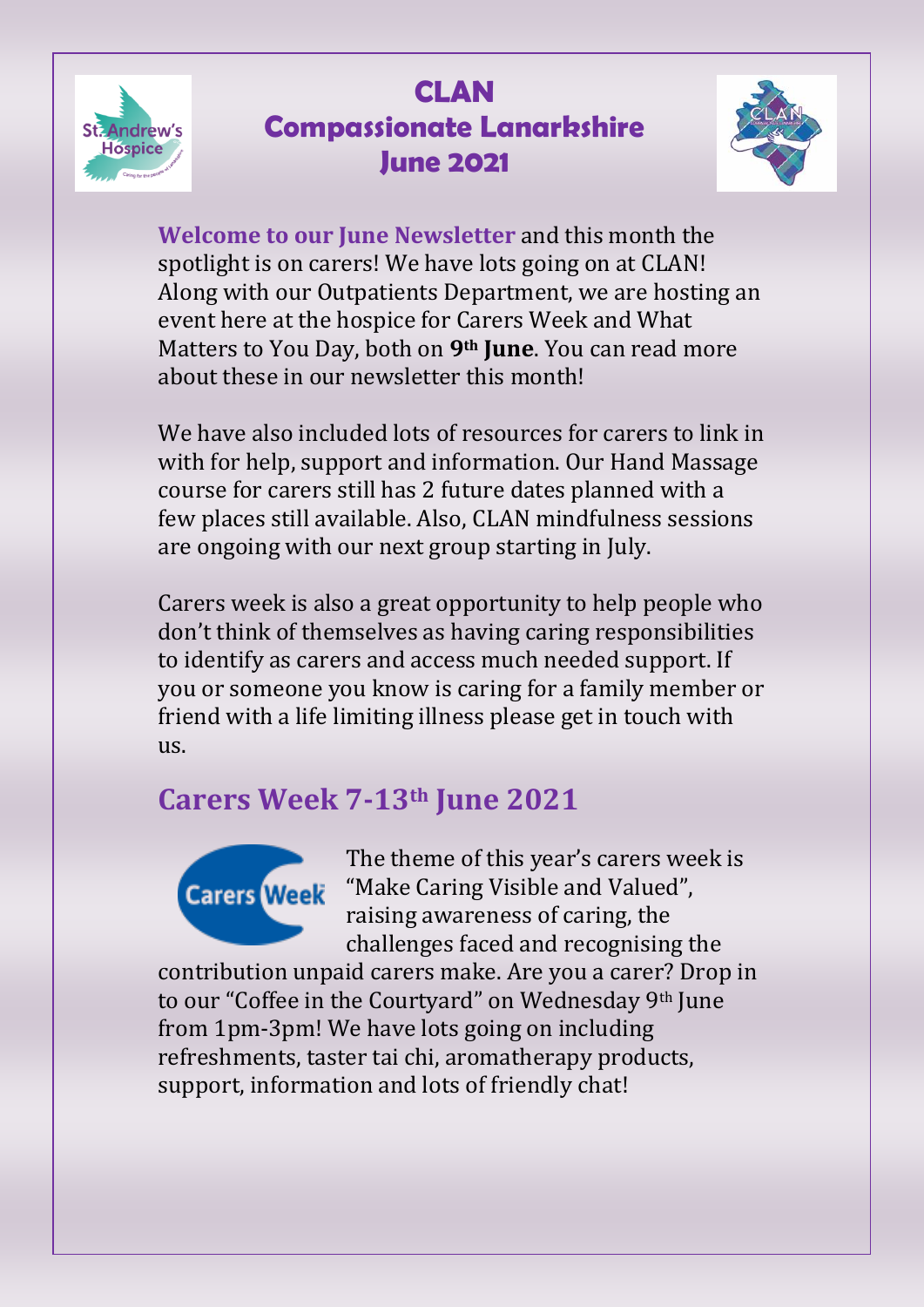



### **What Matters to You Day 9th June 2021**



What Matters to You Day falls on the 9th June. It's all about having those conversations, telling those around you what's important to you, what you need or want to make your life better, what it would take to make a

difference. It's about ensuring better outcomes, providing high quality compassionate support to improve quality of life and having positive experiences, no matter how big or small. For further information, check out https://www.whatmatterstoyou.scot/

Here at the hospice, we can provide a booklet entitled "All About Me", which enables you to record all your important information.







**Alberta Management** 

We also have the "Anticipatory Care Planning – Things to Think About" booklet which gives you advice on what to do next if you would like to plan ahead. Please phone us here at the hospice on 01236 772004 if you would like to know more.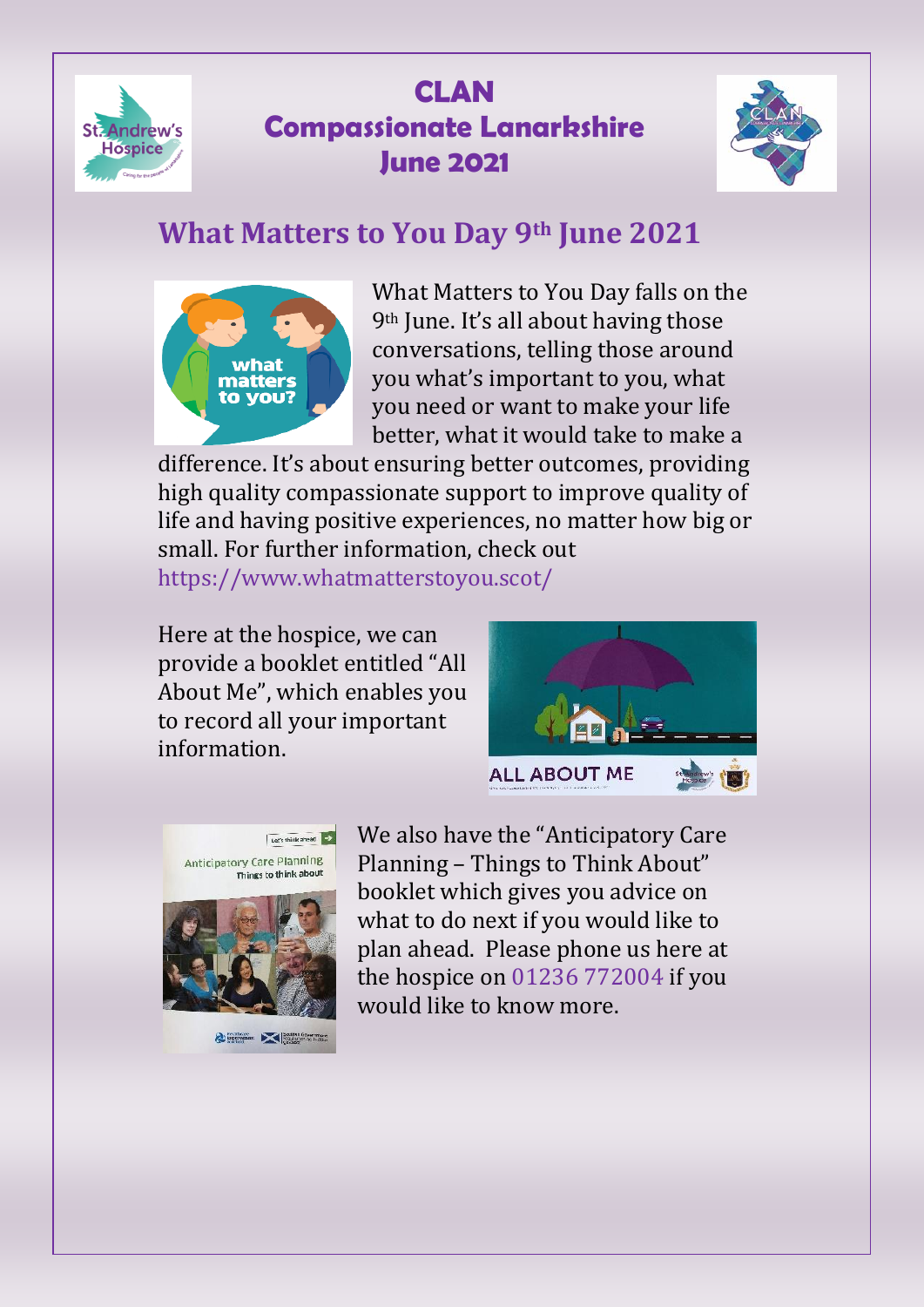



### **Resources for Carers**

If you are a carer for someone with a life limiting condition including cancer, COPD, heart disease or a progressive neurological condition, or know someone who is and would like emotional, therapeutic or practical support, referrals can be made to CLAN through our website here: [https://www.st-andrews-hospice.com/patients-and](https://www.st-andrews-hospice.com/patients-and-families/compassionate-lanarkshire/)[families/compassionate-lanarkshire/](https://www.st-andrews-hospice.com/patients-and-families/compassionate-lanarkshire/) or phone 01236 772004.



Lanarkshire Carers provide a number of different services to carers

throughout Lanarkshire. Phone them on 01236 755550 or 01698 428090, or visit their website here for more information: https://lanarkshirecarers.org.uk/

North Lanarkshire Carers Together also offer a range of services for carers. Contact them on 01698 404055 or visit them here: <http://www.carerstogether.org/>





Carers Scotland are here to make life better for carers in a variety of ways. Phone them on 0808 808 7777 or check out their website

here: <https://www.carersuk.org/scotland>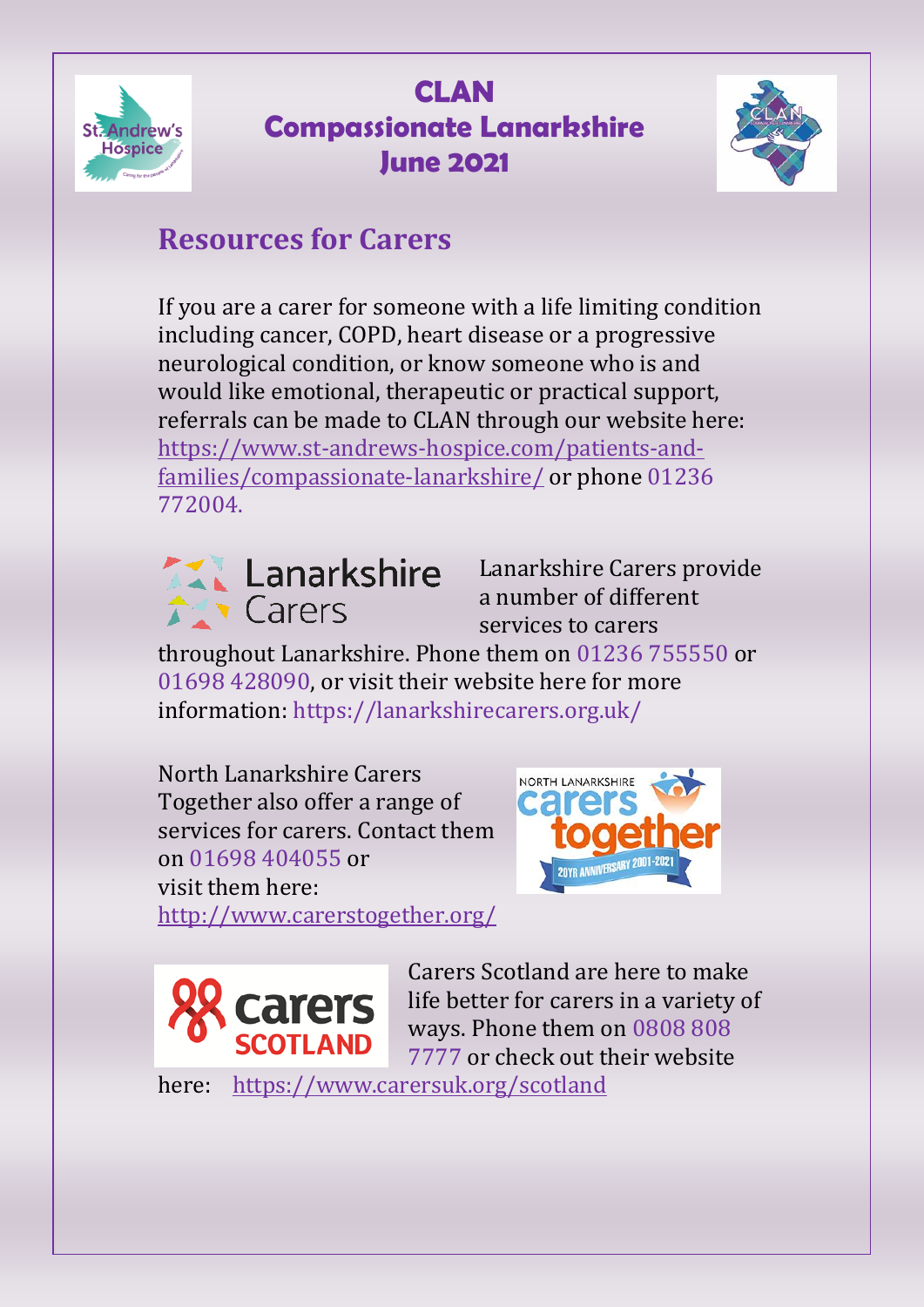



North Lanarkshire Council provide services for carers. Contact them on 0300 555 0407 or visit their website here: https://www.northlanarkshire.gov.uk/social-careand-health/carers

South Lanarkshire Council have lots of information for carers on their website here:

[https://www.southlanarkshire.gov.uk/info/200220/carer](https://www.southlanarkshire.gov.uk/info/200220/carers_and_caring/505/carers) s and caring/505/carers and also a list of useful resources here:https://www.southlanarkshire.gov.uk/info/200220/ carers and caring/505/carers/15

## **Hand Massage Tutorials for Carers**



Are you a carer? Would you like to learn hand massage? In partnership with Lanarkshire Carers, we are running online Zoom hand massage workshops in daytime, evening and weekend

sessions. We still have places available for the following dates: Saturday 19th June at 2pm and Friday 16th July at 6pm. Please contact 01236 772004 for more information or you can email [gemma.russell@standrews.scot.nhs.uk.](mailto:gemma.russell@standrews.scot.nhs.uk)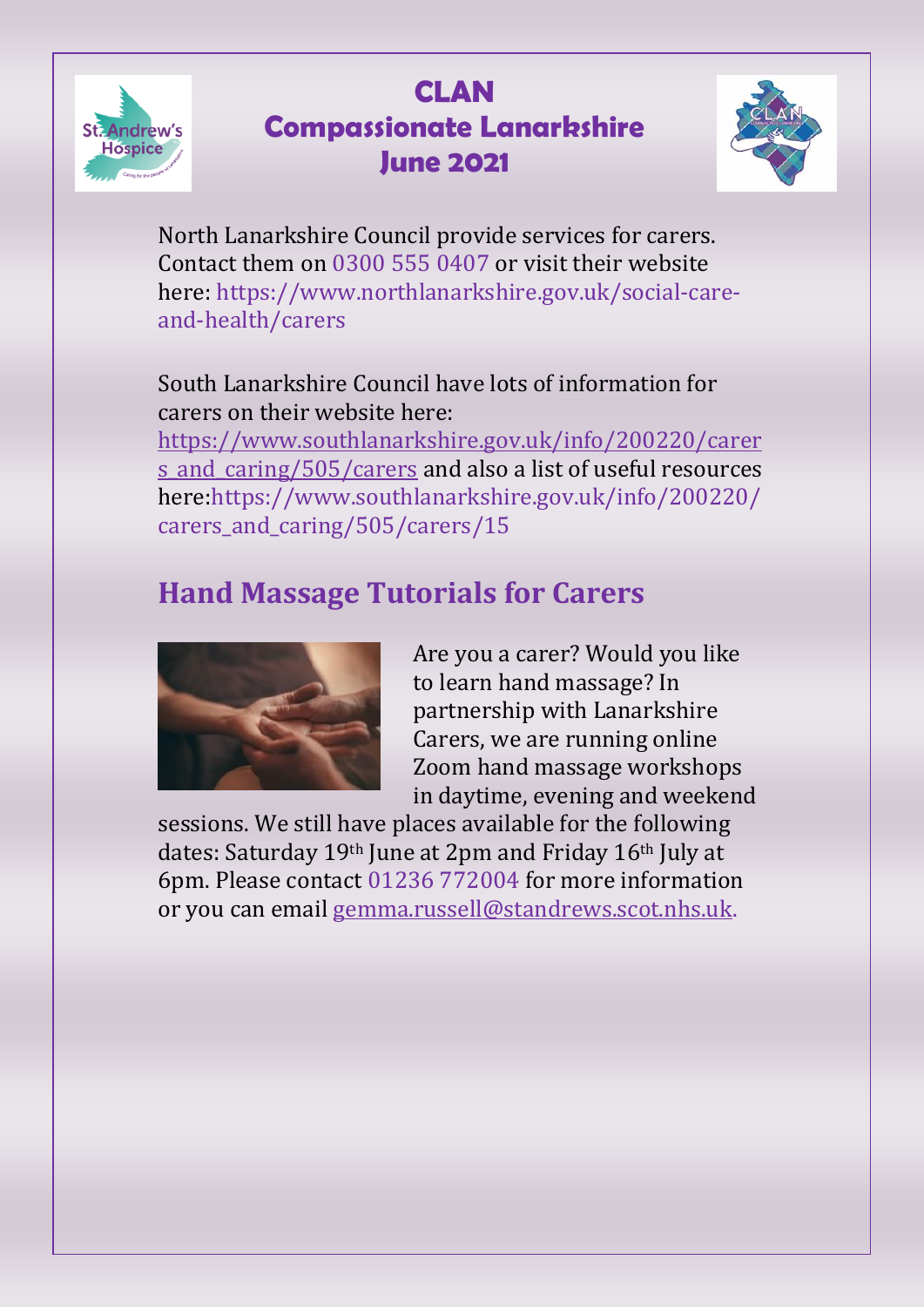



## **Mindfulness Sessions**

Our first mindfulness group is well underway and very successful! Mindfulness can help to reduce stress, relax the body and mind, enhance mood, aid with sleep and allow us to think with more clarity. A mindfulness journal will be sent to you to complete in your own time so you can reflect on your own mindfulness journey. We are planning ahead for our next group in July. Please email us at



referral@clan-lan.uk if you would like further information

You can also check out Shirley's videos here: [https://www.st-andrews-hospice.com/patients-and](https://www.st-andrews-hospice.com/patients-and-families/outpatient-services/wellbeing-resources/#tab-id-3)[families/outpatient-services/wellbeing-resources/#tab](https://www.st-andrews-hospice.com/patients-and-families/outpatient-services/wellbeing-resources/#tab-id-3)[id-3](https://www.st-andrews-hospice.com/patients-and-families/outpatient-services/wellbeing-resources/#tab-id-3)

# **Mindfulness Resources**



We have a range of mindfulness resources for you, including activity books, colouring books, audio books and many more!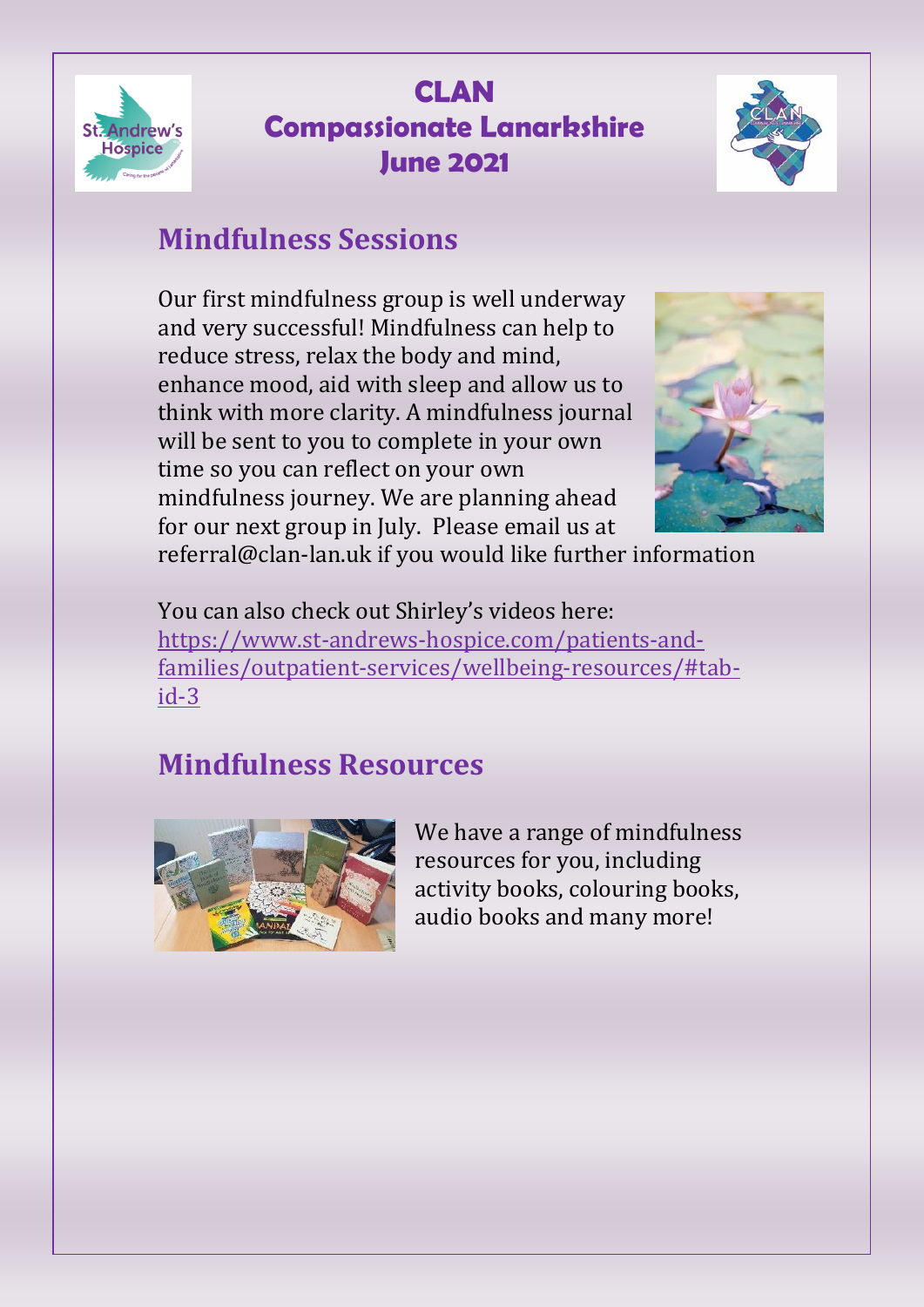



## **Befriending**

**CLAN Befrienders – Another way to reach out and stay connected!**

Would you like to have a telephone befriender until



face-to-face visits resume? We will help you identify if you would benefit from regular support from a Befriender and match you with one of our volunteers that we think would best suit. Their role is to provide friendship, companionship, support and a listening ear over the telephone or virtually over Zoom, Skype, WhatsApp or Facetime.

## **Could you be a CLAN Befriender?**

Befriending makes such a huge difference in communities and in people's lives. With continued lockdown restrictions in place, this pandemic has seen our patients more isolated than ever. St. Andrews Hospice are looking for people willing to give half an hour of their time to make a call to check in, say hello and offer a friendly voice. If befriending is something that is of interest to you or someone you know please get in touch with Jo McIntyre on 01236 772004.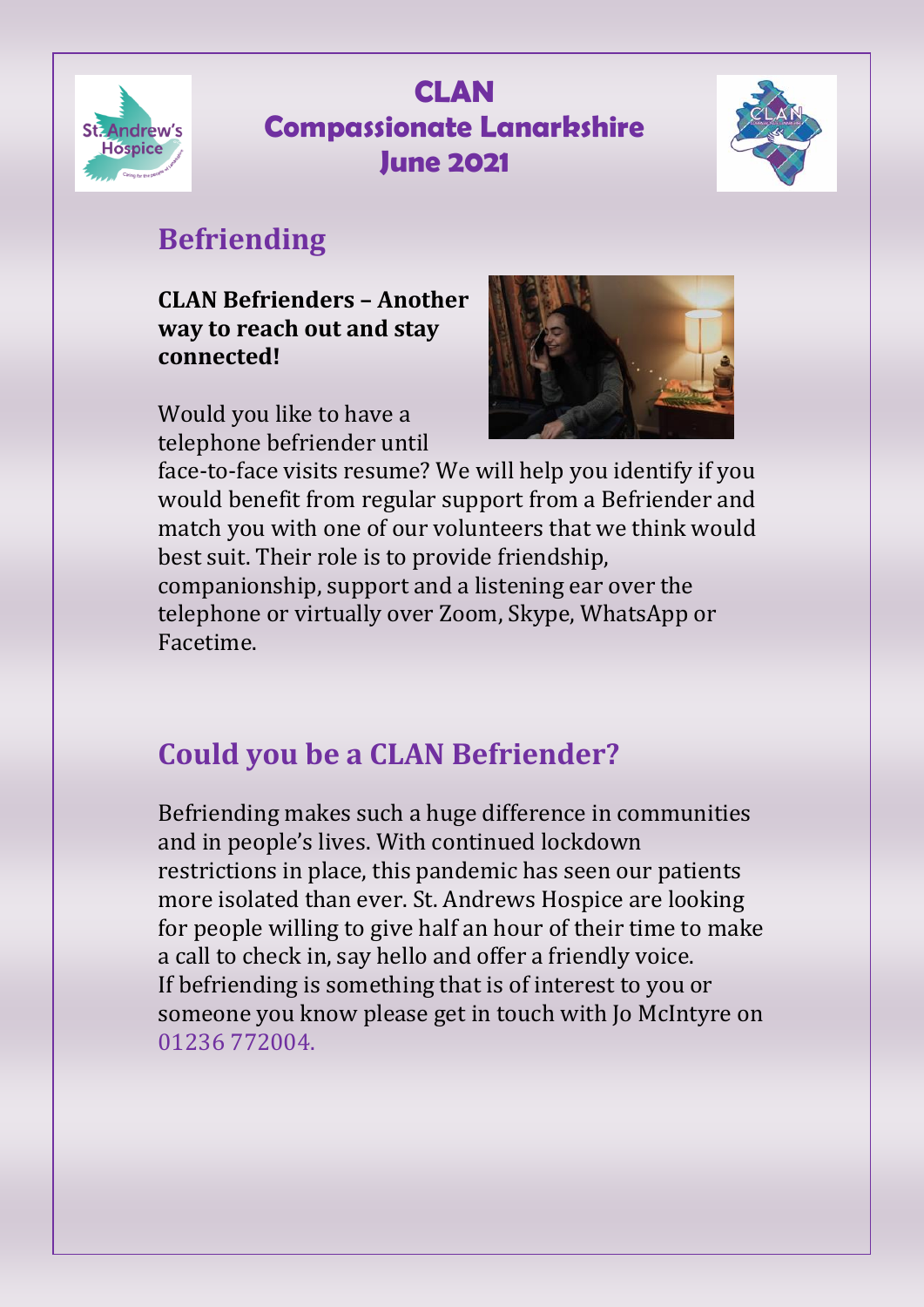



St Andrews Hospice Henderson St Airdrie ML6 6DJ Tel: 01236 766951 [https://www.st-andrews-hospice.com](https://www.st-andrews-hospice.com/)

Alternatively, you can scan this QR code with your smartphone camera to access the hospice website on your phone:





Like us on Facebook **[facebook.com/StAndrewsHospice1](http://facebook.com/StAndrewsHospice1)**



Follow us on Twitter **[twitter.com/StAndrewHospice](http://twitter.com/StAndrewHospice)**



Follow us on Instagram **[instagram.com/standrewshospice](http://instagram.com/standrewshospice)**

## **May's Criss-Cross Puzzle Answers**

Across – 1: Trees; 4: Morar; 5: Daisy Daisy; 7: Goldfinch; 8: Nightingale; 10: Thistle.

Down – 2: Earth Wind and Fire; 3: Sun; 6: Rose; 9: Rain.